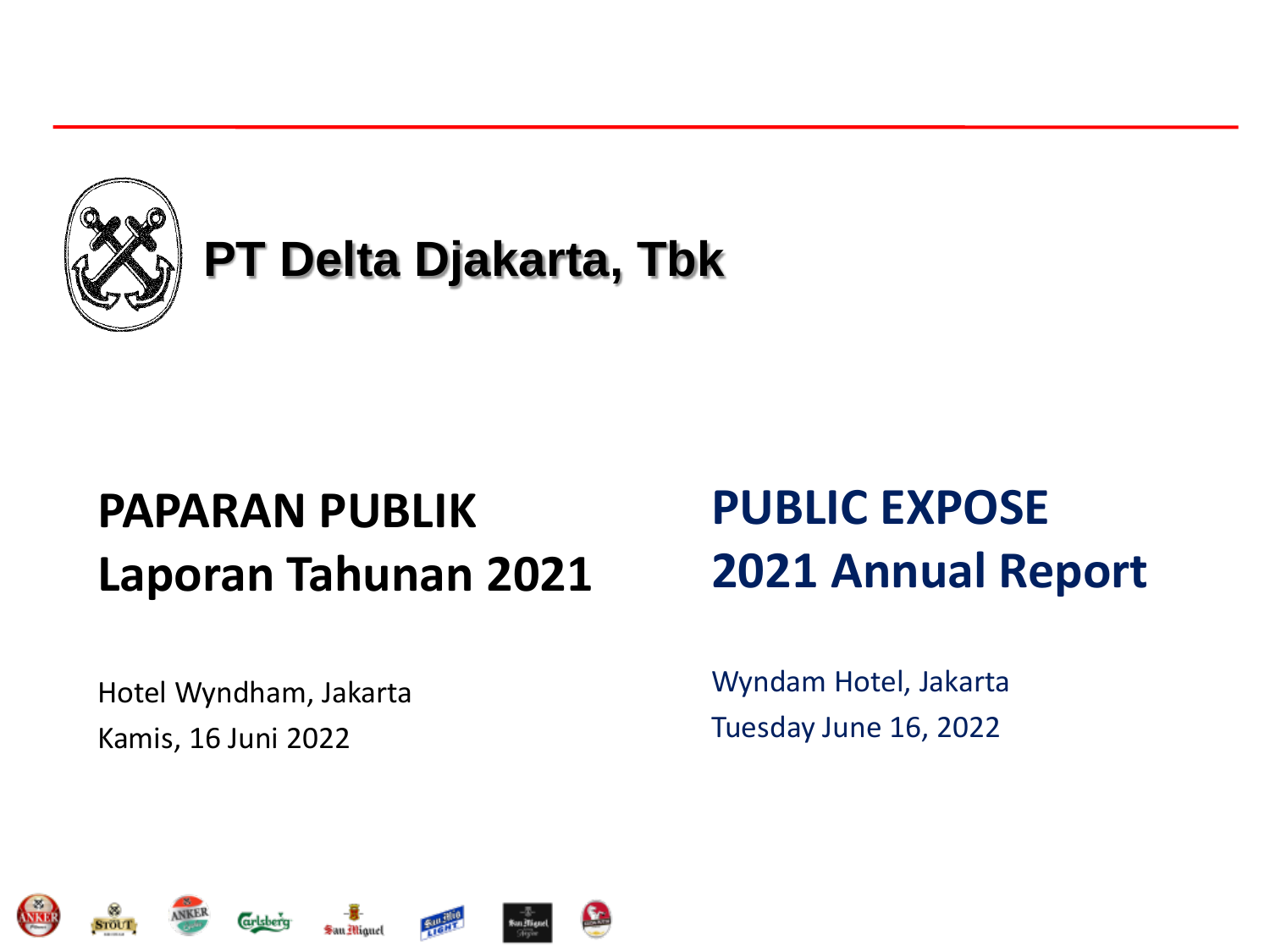Setelah hampir dua tahun sejak COVID-19 pertama kali terdeteksi di Indonesia pada bulan Maret 2020, situasi mulai membaik secara signifikan seiring Indonesia memasuki era new normal di tahun 2021. Setelah beberapa kuartal mengalami kontraksi, ekonomi kembali bertumbuh dengan positif di Kuartal II-2021. Program stimulus pemerintah untuk mendorong pemulihan ekonomi, serta penanganan pandemi yang kompeten telah berhasil memulihkan kepercayaan konsumen dan selanjutnya mendorong konsumsi rumah tangga yang merupakan pilar utama perekonomian untuk menopang pemulihan yang keberlanjutan.

Perkembangan hasil positif ini, mampu memulihkan sebagian besar volume industri minuman beralkohol yang turun drastis di tahun sebelumnya ketika pandemi COVID-19 mulai merebak. Perseroan berhasil meningkatkan volume dan memperbaiki kinerja keuangannya secara signifikan terutama didorong oleh penjualan di gerai-gerai off-premise dan tradisional yang mampu menutupi penurunan di gerai-gerai on-premise yang masih terdampak aturan menjaga jarak. Seiring dengan peningkatan volume, Penjualan Neto Perseroan tumbuh menjadi Rp681,2 miliar dari Rp546,3 miliar pada periode yang sama tahun lalu. Sementara itu, Laba Neto Tahun Berjalan tumbuh 52,3% menjadi Rp188,0 miliar dari Rp123,5 miliar di 2020.

Nearly two years since COVID-19 was first detected in Indonesia in March 2020, the situation has significantly improved as the country ushered in the new normal in 2021. After several quarters of economic contractions, the economy posted a rebound in the second quarter of 2021. The government with its COVID-19 stimulus and relief programs as well as its competent handling of the pandemic, was able to restore consumer confidence and subsequently drive household consumption which is a key economic engine in fueling sustainable recovery.

With this positive development, the alcoholic beverage industry was able to recover most of the volume lost at the onset of the COVID-19 pandemic in the previous year. We managed to turnaround volumes and significantly improve financial performance mainly driven by the volume growth in the off-premise and traditional channels, compensating the volume decline in the on-premise channel which is still affected by social distancing rules. As volumes improved, the our net revenues grew to IDR681.2billion from IDR546.3 billion revenues posted in the same period last year. Meanwhile, total Income For The Year grew 52.3% to IDR188.0 billion from IDR123.5 billion in 2020.

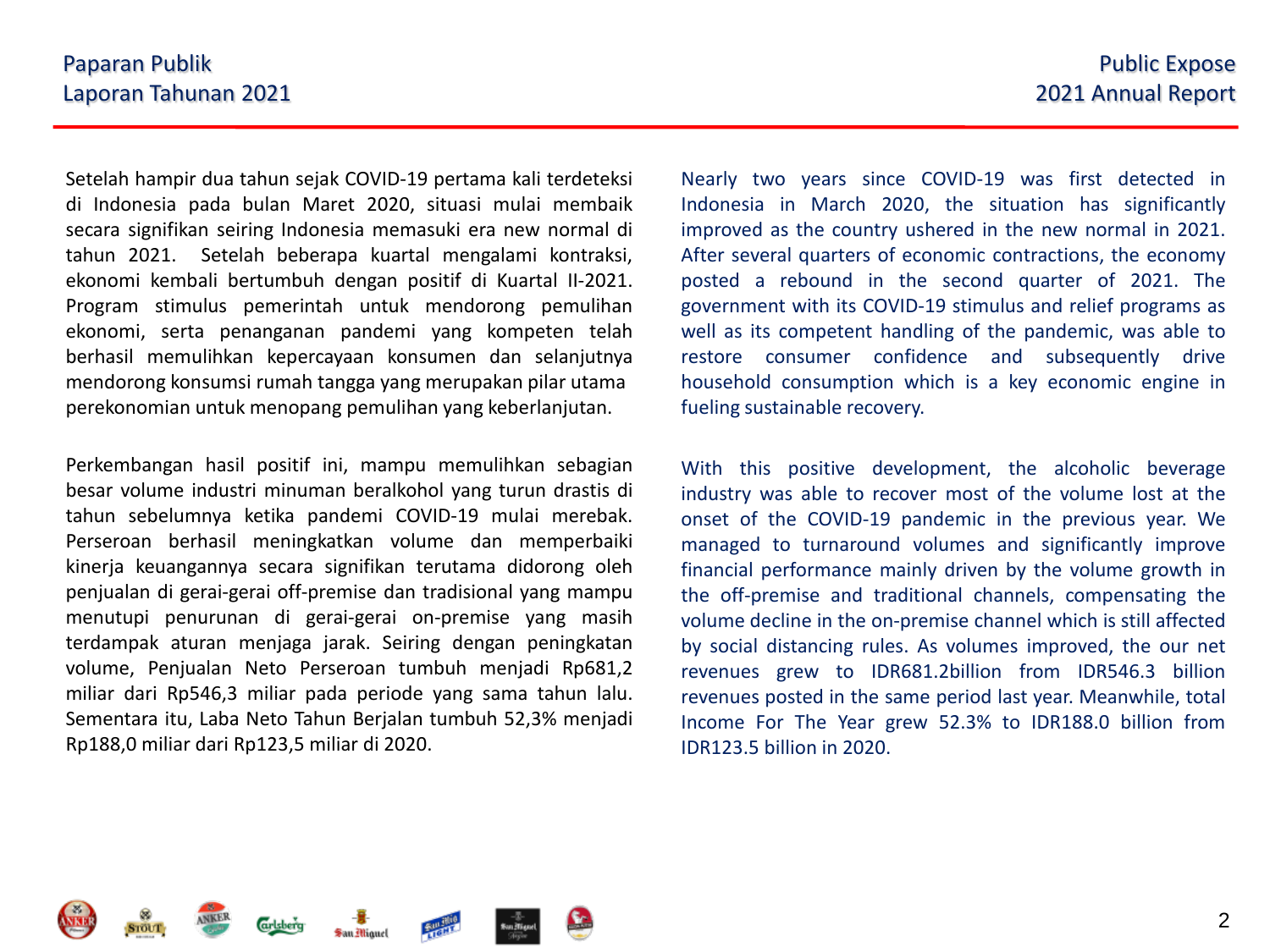Meski di tengah pandemi, Perseroan berhasil meningkatkan pangsa pasarnya di 2020 dan menjaganya tetap stabil di 2021. Hal ini mencerminkan citra merek yang kuat dari produk-produk Perseroan yang diapresiasi oleh konsumen setianya berkat kualitasnya yang baik dan cita rasanya yang unik. Perseroan terus berinovasi untuk memberikan nilai tambah bagi konsumennya. Selama kuartal terakhir tahun ini, kami menyempurnakan desain dan kemasan untuk salah satu produk ikonik kami, Anker Stout sehingga memberikan tampilan yang lebih segar dan menarik. Untuk menjaga kesadaran dan relevansi merek, kami dalam beberapa tahun terakhir juga terus meningkatkan komunikasi di media sosial lewat kampanye pemasaran digital dan kolaborasi dengan influencer media sosial ternama.

Dengan adanya peningkatan cakupan vaksinasi dan pembatasan sosial yang secara bertahap dilonggarkan, terutama di Jawa dan Bali, kami yakin bahwa situasinya akan terus membaik di tahun mendatang, dan Perseroan berada dalam posisi terbaik untuk mengambil manfaat dari tren positif ini. Sejalan dengan ini, Perseroan terus melakukan investasi untuk meningkatkan kinerja pabrik guna mengantisipasi lonjakan permintaan pasca COVID-19.

Despite the pandemic, we managed to improve our market share in 2020 and kept it steady in 2021, reflecting the strong brand equity of our products that are appreciated by loyal consumers for their superb quality and unique rich taste. We also continued to innovate to bring better value to our consumers. During the last quarter of the year, we enhanced the design and packaging for one of our iconic products, Anker Stout, giving it a fresher look and distinctive appeal. To maintain brand awareness and brand relevance, we have also in recent years increased our social media presence through digital marketing campaigns and collaboration with key media influencers.

As vaccination coverage increased and COVID-19 restrictions gradually relaxed, especially in Java and Bali, we are confident that the situation will continue to improve in the future and we are geared to take advantage of this positive trajectory. In line with this, we invested in improving our brewery to capitalize on the anticipated post COVID-19 demand surge.

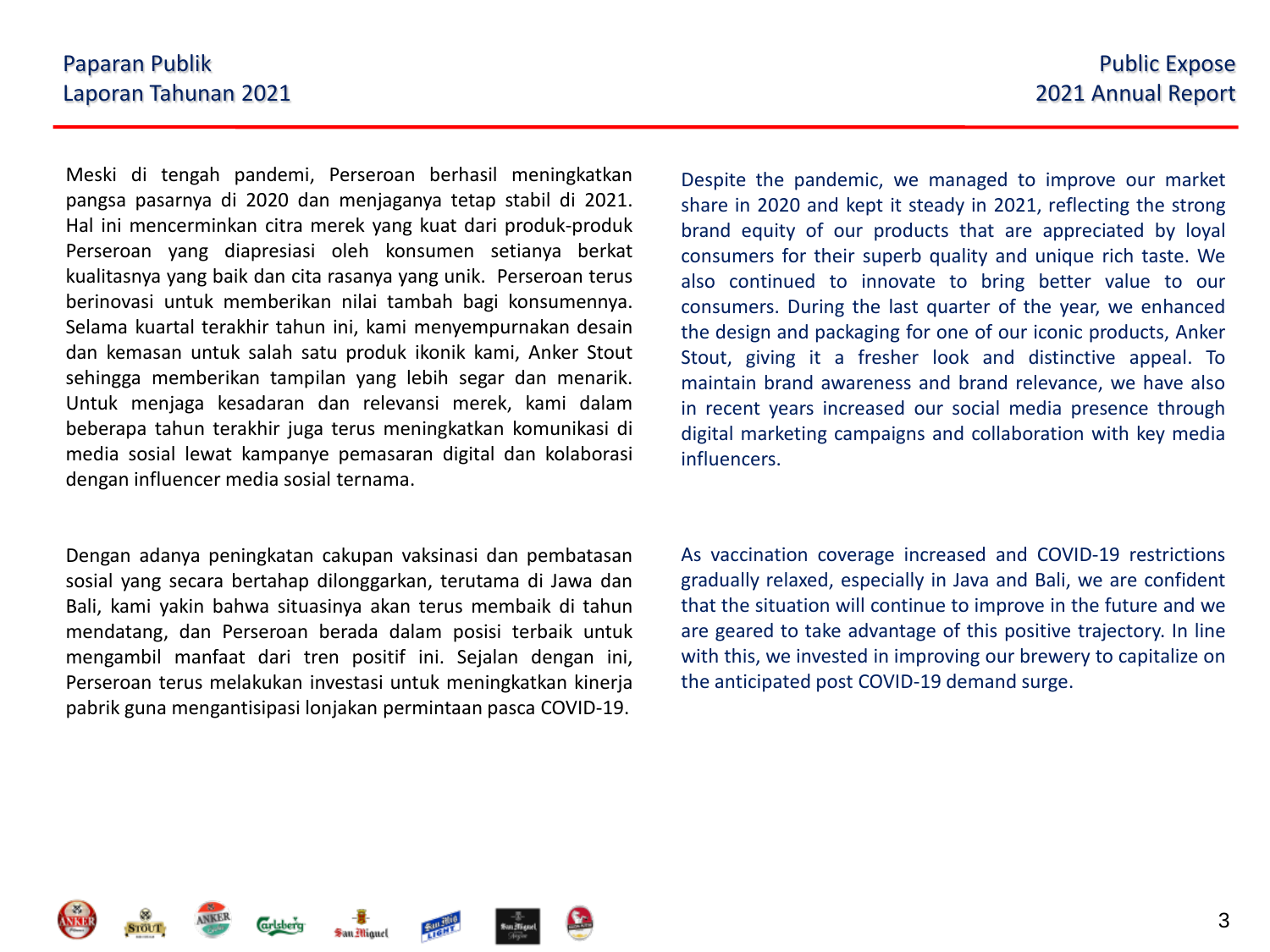Dengan berbekal pengalaman, lini produk yang beragam dalam memenuhi setiap selera konsumen, bir dengan banyak penghargaan kelas dunia, SDM yang profesional dan ahli, dan upaya terus-menerus meningkatkan dan memodernisasi pabrik birnya, Perseroan berada di posisi yang tepat untuk menguasai situasi pemulihan ekonomi dan mempercepat permintaan pasca pandemi di tahun-tahun mendatang.

#### **PANDANGAN USAHA DI TAHUN 2022**

Kecuali di pertengahan bulan Juli, pandemi COVID-19 relatif terkendali sepanjang tahun 2021. Langkah-langkah penanganan yang diambil pemerintah layak mendapat pujian karena mampu menjaga kasus COVID-19 tetap terkendali dan ekonomi tetap berjalan pada saat yang bersamaan. Diikuti dengan pencapaian vaksinasi yang cepat dan tinggi, harapan akan pemulihan ekonomi yang lebih kuat pada tahun 2022 semakin meningkat.

Proyeksi pertumbuhan PDB Indonesia diharapkan lebih optimis di tahun 2022. Pemerintah memprediksi pertumbuhan ekonomi sekitar 5,0%-5,5%, didukung oleh Bank Dunia sebesar 5,2%. Dengan proyeksi pertumbuhan yang menggembirakan ini ditambah dengan harapan pemulihan sektor pariwisata dan pelonggaran pembatasan sosial, kami yakin bahwa tahun 2022 akan menjadi tahun yang lebih baik bagi industri minuman beralkohol.

With our rich heritage, extensive product line to suit every taste, world-class award-winning beers, experienced professionals with extensive expertise as well as constant efforts to upgrade and modernize our brewery plant, we are well-positioned to ride on the wave of economic recovery and capitalize on the robust post-pandemic rebound in sales in the coming years.

#### **BUSINESS OUTLOOK IN 2022**

Save for the mid-July resurgence, the COVID-19 pandemic was relatively under control in 2021. The government's containment measures have been widely credited for keeping COVID-19 cases manageable and the economy afloat at the same time. Coupled with speedy and high vaccines uptakes, hopes are high for more robust economic recovery in 2022.

Outlook for Indonesia's economy in 2022 is largely optimistic, With the government expecting a GDP growth of between 5.0%- 5.5%, backed by the World Bank at 5.2%. With this encouraging growth projection, together with expected improvement in tourism and easing up of social restrictions, we are optimistic that 2022 will be a better year for the beer industry.

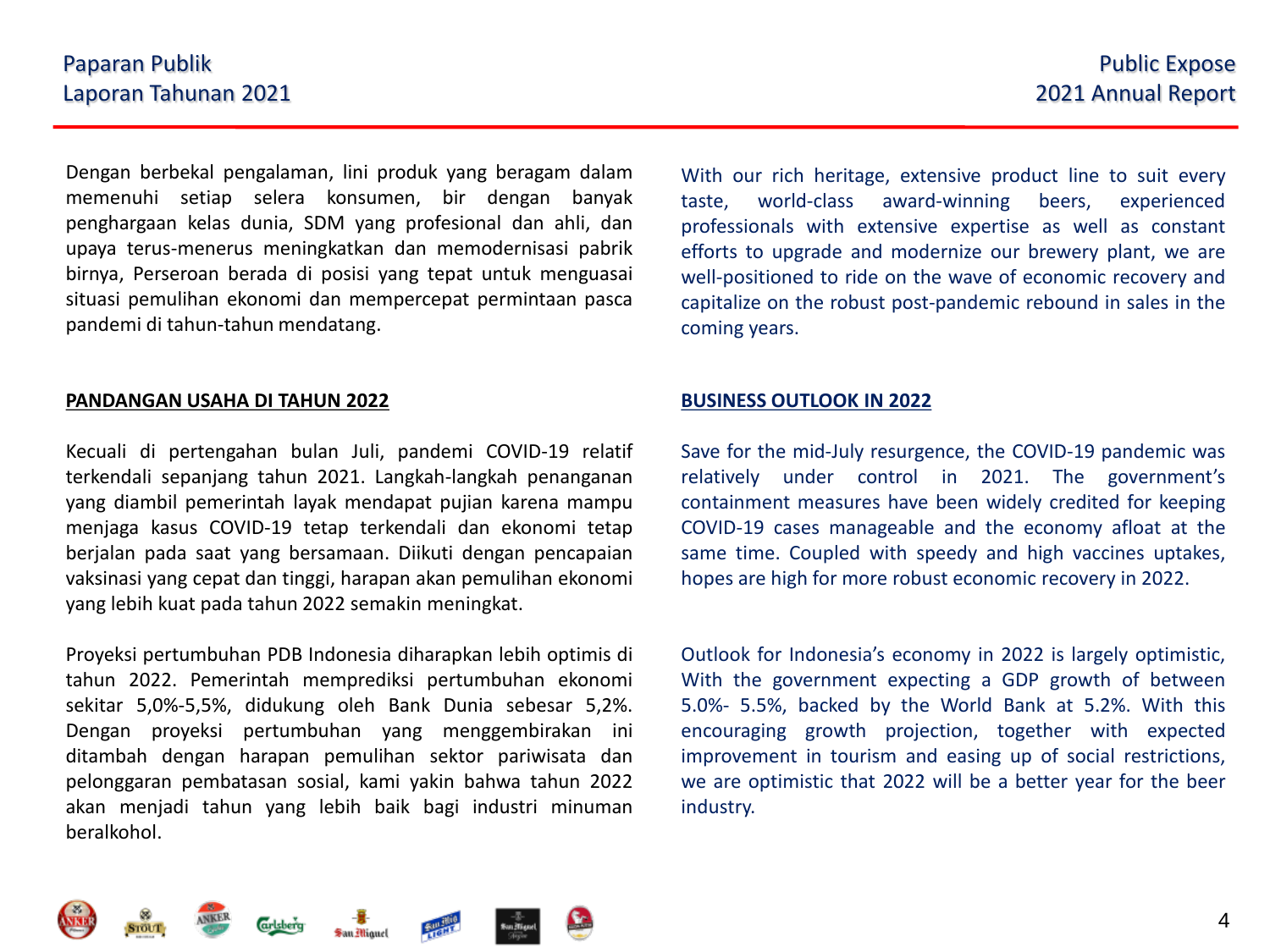### Paparan Publik Laporan Tahunan 2021

Namun demikian, Perseroan masih perlu berhati-hati terhadap perkembangan pandemi yang tidak dapat diprediksi. Kemunculan varian baru menjadi kekhawatiran besar bagi dunia usaha ke depan. Pemulihan global masih rapuh dan setiap ledakan kasus baru dapat memicu Kembali diterapkannya pembatasan mobilitas dan aktivitas yang lebih ketat, yang pada akhirnya dapat menghambat pemulihan ekonomi.

Meski terlalu dini untuk menyatakan kemenangan terhadap pandemi, kami tetap optimis akan prospek di tahun 2022. Pandemi COVID-19 ini tidak hanya menguji ketahanan Perseroan dalam menghadapi krisis, namun juga kemampuan untuk bersama-sama dalam mengatasi kesulitan dan pulih dengan lebih kuat.

#### **KERBERLANJUTAN PERUSAHAAN**

Pada pelaporan periode 2021, perseroan untuk pertama kalinya membuat Laporan Keberlanjutan yang merupakan bagian dari Laporan Tahunan dan disusun untuk memenuhi Peraturan OJK No. 51/POJK.03/2017 tentang penerapan keuangan berkelanjutan bagi lembaga jasa keuangan, emiten dan perusahaan publik serta ketentuan tambahan Surat OJK No. S-264/D.04/2020 yang mewajibkan semua perusahaan publik untuk menyusun Laporan Keberlanjutan mulai tahun 2021, dimana Format dan isi Laporan Keberlanjutan disusun mengacu pada Surat Edaran OJK No.16/SEOJK.04/2021 tentang Bentuk dan Isi Laporan Tahunan.

### However, we still need to exercise caution over the unpredictable nature of the pandemic. How COVID-19 will progresses, especially the emergence of any new variants, is the major question for the business community going forward. The global recovery remains fragile and any new outbreak can see the return of tougher restrictions on movement and activity, which may ultimately result to slower economic recovery.

While it is too early to declare a victory against the pandemic, we remain optimistic about the prospects in 2022. The COVID-19 pandemic has not only tested PT Delta's inherent resilience in the face of crisis but also its ability to work together and persevere to overcome adversity and emerge stronger.

#### **CORPORATE SUSTAINABILITY**

We have issued our first Sustainability Report for 2021 which was prepared in compliance with OJK Regulation No. 51/POJK.03/2017 on the implementation of financial sustainability for Financial Services Institutions, Issuers and Public Companies and the supplemental provisions of OJK Letter No. S-264/D.04/2020 which require public companies to prepare Sustainability report starting 2021, and was completed with reference to OJK Circular Letter No. 16/SEOJK.04.2021 on the format and contents of annual reports.

## Public Expose 2021 Annual Report

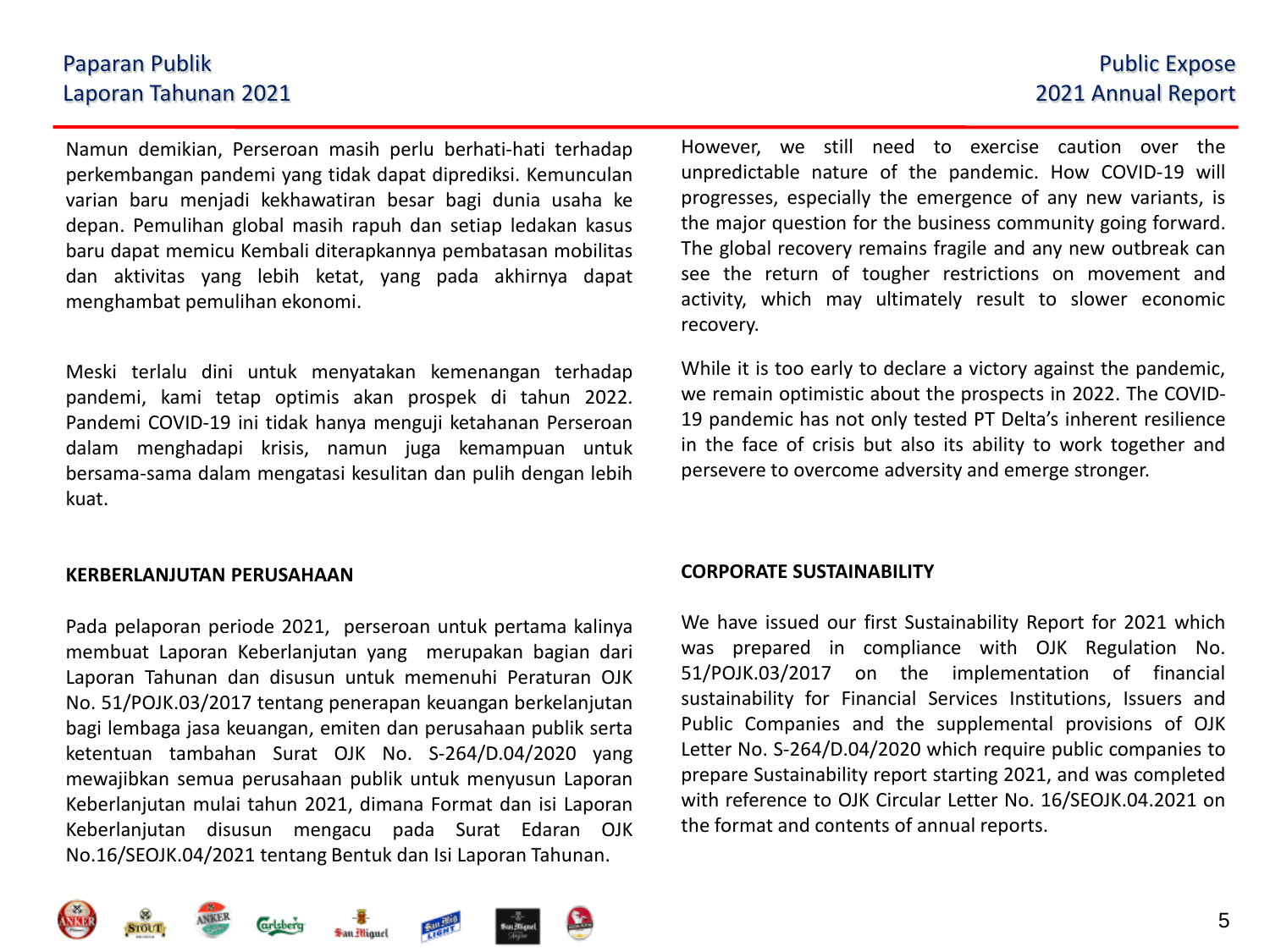Di PT Delta, kami memandang keberlanjutan bukan hanya sebagai bentuk kewajiban atau kepatuhan terhadap peraturan yang berlaku, namun semangat dan pedoman moral yang memandu praktik-praktik bisnis yang baik, sebagaimana tertuang dalam Pernyataan Misi Keempat Perseroan:

#### *"Peduli kepada masyarakat sekitar dan lingkungan secara keseluruhan."*

Kami lebih mengutamakan kesejahteraan masyarakat dan kelestarian lingkungan daripada upaya untuk mencari keuntungan. Sebagai warga perusahaan yang baik, kami percaya bahwa Perseroan memiliki tanggung jawab untuk membawa perubahan yang lebih baik bagi masyarakat sekitar, karyawan dan lingkungan.

We consider corporate sustainability not just as an obligation for regulatory compliance, but as a moral compass that guides our business practices, consistent with the Company's Fourth Mission Statement:

### *"To contribute to the well-being of the community we operate in and the environment as a whole*."

Our concern for people's welfare and the environment takes precedence over profit-seeking endeavors. As a good corporate citizen, the we believe that we have the responsibility to make a difference in the surrounding communities, our employees and the environment.